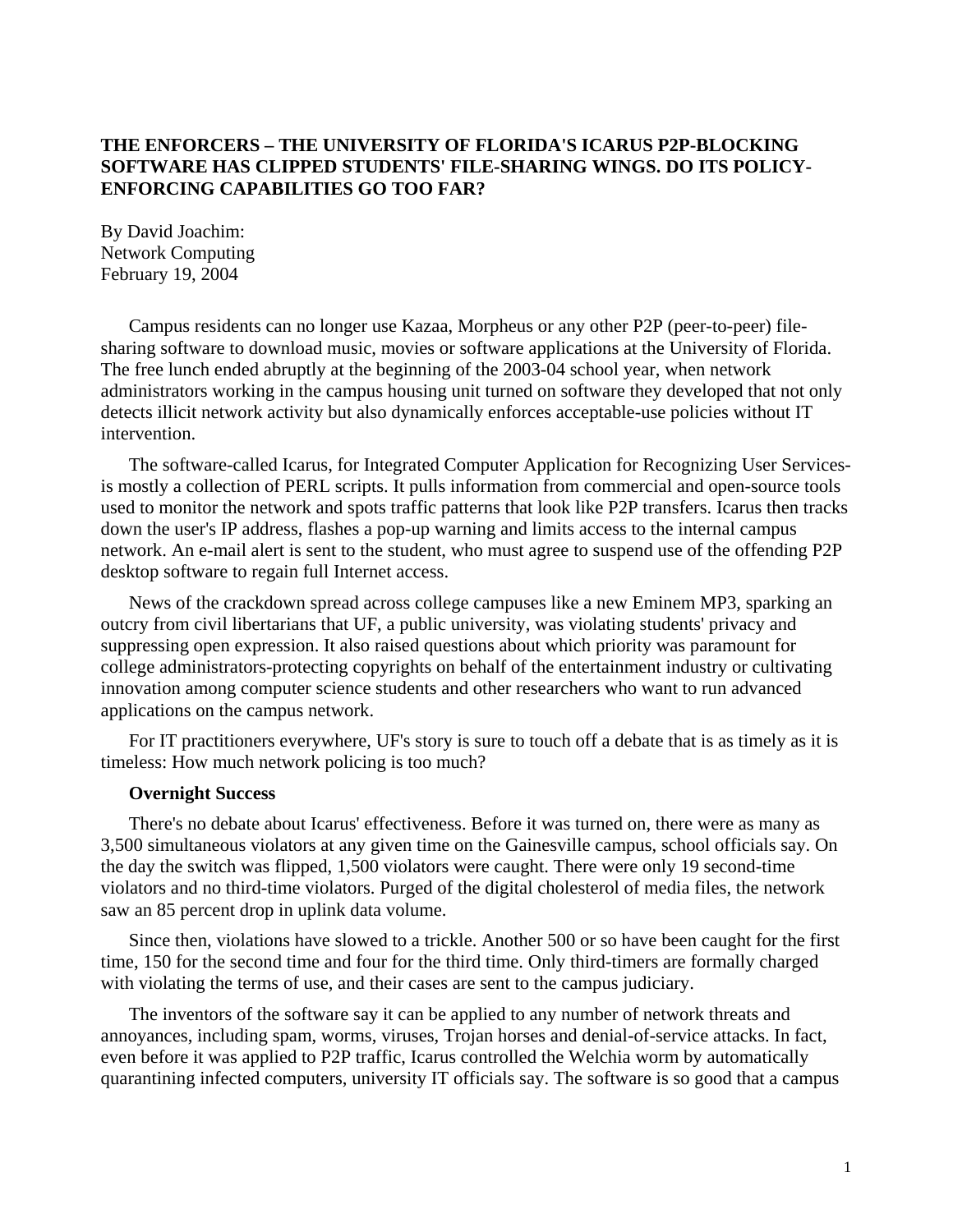committee on licensing decided last month to apply for a patent and explore ways to commercialize Icarus.

Icarus was born just as the recording and film industries started turning up the heat on college administrators to do something about the rampant copyright infringement occurring under their roofs. Nobody knows for sure what percentage of all P2P file swapping occurs on college campuses, but demographics and high-speed connections-often hundreds of times faster than home broadband service-make campuses a hotbed of P2P activity, experts say. UF students will soon get gigabit connections to the desktop, upgraded from 10- to 100-Mbps connections.

Contractors monitoring P2P networks on behalf of the RIAA (Recording Industry Association of America) and the MPAA (Motion Picture Association of America) are hunting down the most flagrant traders of copyrighted works on college campuses. In turn, the trade groups are sending thousands of complaints to college administrators every month.

College campuses have come up with a mix of technical and non-technical answers. Most have simply throttled down the bandwidth devoted to file-swapping programs, using traffic-shaping tools from Packeteer and other network monitoring vendors. A straightforward and inexpensive approach, this method has other advantages over blocking P2P traffic completely: It's less likely to anger students, and it keeps campus administrators out of the copyright debate.

Some universities, including the Massachusetts Institute of Technology, have established no technical safeguards, only strengthening the wording of their policies on piracy. But most schools, even MIT, are complying with entertainment industry requests to identify users snagged by the RIAA and MPAA dragnets.

Still others have found creative ways to manage the flood of traffic generated by music and movie swapping. Stanford University caught heat two years ago when it set up a server to manage requests for music files on the popular Gnutella file-sharing service. The IT department's goal was to cut down on requests leaving the campus by directing queries internally, to PCs in the dorms, thus easing the strain that music files were placing on external links to the Internet. But the MPAA complained that the server effectively handed students a tool to violate copyright laws, and the university shut it down after six months, recalls Richard Holeton, Stanford's head of residential computing.

Now Stanford relies on traffic shaping alone; the university has no plans to impose additional restrictions. There's "nothing illegal" about using the protocols associated with P2P file sharing, says Holeton, who calls UF's policy draconian.

"To me, to use any kind of network-management tool to identify somebody who might potentially be doing something is kind of Big Brotherish," Holeston adds. "It's like pulling over everybody on the highway who is driving a certain kind of car that could potentially be breaking the law, and giving them a ticket."

Says Fred von Lohmann, a senior staff attorney at the Electronic Frontier Foundation: "If John Ashcroft asked us to do this, we'd be crying foul, but the recording industry does it and we roll over."

A spokesman for the RIAA wouldn't disclose how many universities have been subpoenaed for names of students, but he did say, "Virtually every university has complied."

## **No Servers, Please**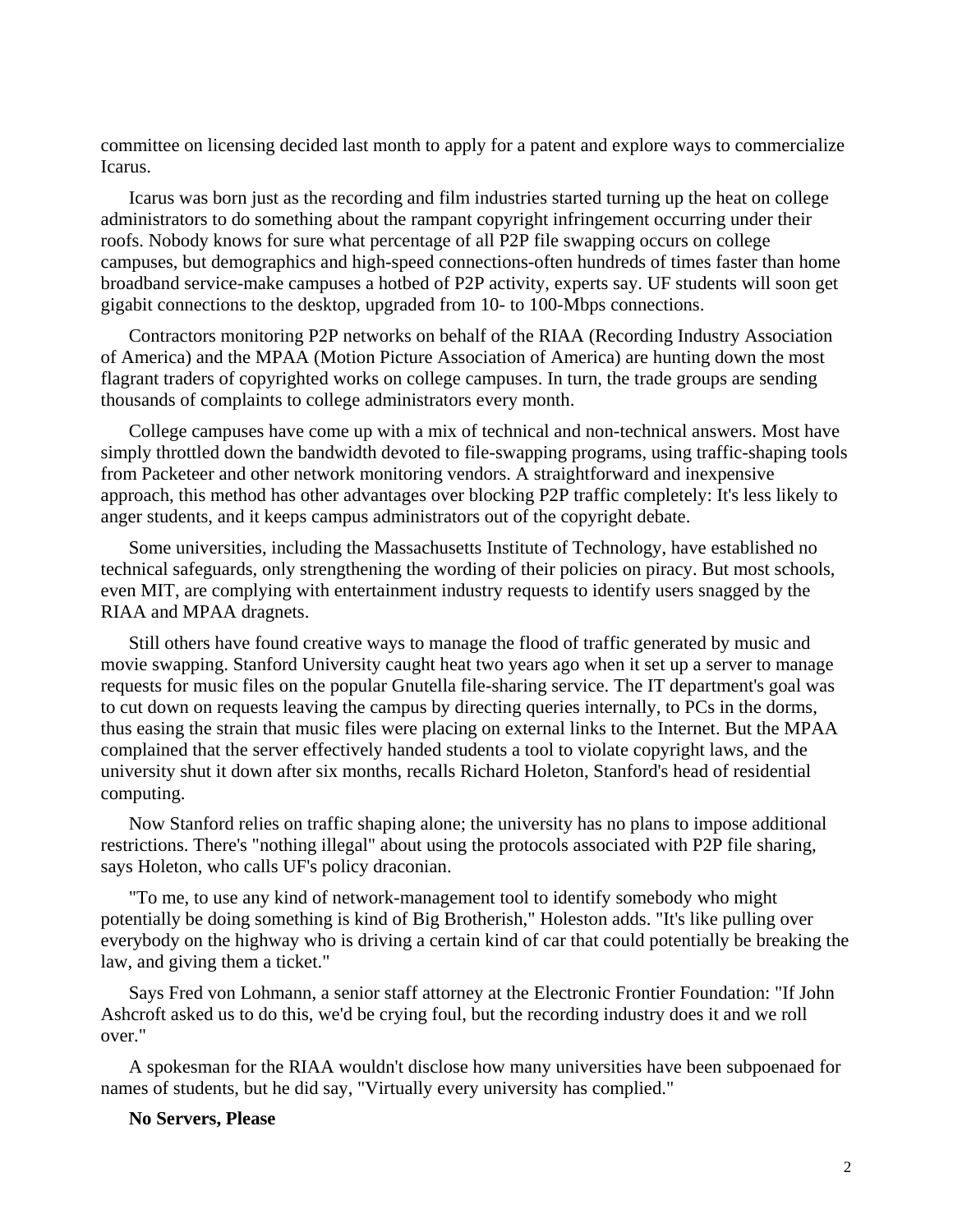Robert Bird, coordinator of network services in UF's housing division and the lead developer of Icarus, counters that the program was not developed to enforce copyrights. Rather, it was conceived as a way to enforce a ban on servers operated out of dorm rooms. The IT staff was already monitoring such activity manually, by examining log files, but the process was laborious and reactive. Icarus automates the collection and analysis of log files contained in the university's routers, switches, firewalls, port scanners and intrusion-detection systems. It also dynamically enforces the no-server policy by issuing a pop-up warning on the user's desktop and shutting down Internet access until the user complies with campus policy, Bird says.

UF's no-server policy has been in place for six years. School officials were concerned that some students would use their high-speed connections to run commercial Web sites. The policy is not uncommon for campuses that run separate network operations for housing, as UF does, Bird says. Many Internet service providers also prohibit the use of personal broadband connections for Web serving and other applications that demand high-speed uplinks.

Since Icarus went live last September, only three of the 7,500 students living on campus, most of them freshmen, have asked to be exempted from the no-server rule, and those requests were granted, Bird says. In all, there are fewer than a dozen exceptions to the rule campus-wide. (No exceptions have been granted for P2P software use, but users can still activate P2P-sharing sessions on the academic and wireless networks, because Icarus isn't used there.) The low number of exemption requests shows that while there are clearly legitimate uses for on-campus servers and maybe even P2P file-sharing applications, those instances are rare. Bird contends that the policy is not as heavy-handed as critics suggest.

But some network administrators at other schools say it's contrary to a research university's mission to prohibit servers. One admin points out that when David Filo and Jerry Yang set up a Web server in a Stanford dorm room a decade ago, it became Yahoo. Bird sees it differently. "If 85 percent of your bandwidth is wasted on trivial activity, you can't get legitimate research done," he says. "We simply don't have the spare bandwidth." Before the launch of Icarus, Bird says he often received complaints from dorm residents who couldn't download video of their classes because of network congestion.

Others object to Icarus on the grounds that it doles out punishment without due process. "If your computer starts a file-sharing event, there is an automatic punishment levied against you in that your connection is terminated," says Chris Hoofnagle, associate director of EPIC (Electronic Privacy Information Center).

In a way, that's exactly what UF's administrators were hoping for. Before Icarus, Bird was sending about 1,000 cases of copyright violations to the campus judiciary every semester. Since Icarus went live, the campus judiciary has had to process cases against only the four third-time violators. Bird says he actually protects students from lawsuits, because he stops their illegal activity before the RIAA or MPAA discovers they are active P2P users.

UF campus officials say Icarus helps them educate students about copyright infringement and their responsibility as network citizens. Weeks before the software was turned on, school officials blanketed the campus with warning flyers. "This is better than just turning them over to the authorities or disciplining them outright because there is still a lot of misunderstanding about it," says J. Michael Rollo, vice president for student affairs.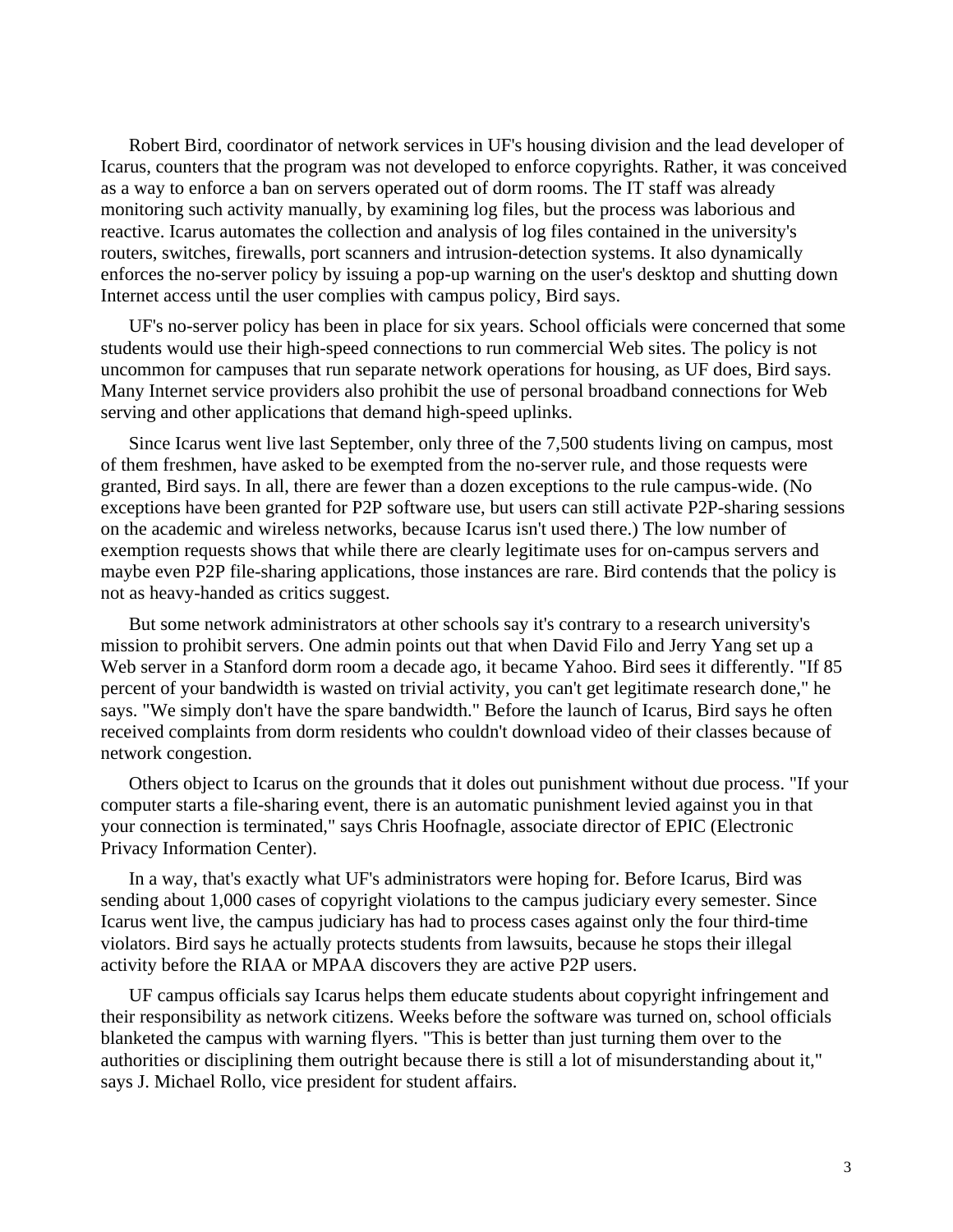Icarus has the added benefit of keeping network costs-and, by extension, student fees-low, Rollo says. "We've got to keep in perspective what it costs to run this network, and make sure we can get video of the next economics lecture to the desktop," he says.

#### **Outside Pressure**

Copyright infringement may not have been the reason Bird and his co-worker, Will Saxon, developed Icarus, but to some administrators, stopping piracy was as much of a goal as freeing up bandwidth.

Pressure from outside the campus was clearly mounting last spring as the software was being developed. At that time, Norbert Dunkel, the director of housing and residence education and Bird's boss, was appointed to a committee investigating the impact of P2P file sharing for the ACUOI (Association of College and University Housing Officers International). Also, in April, Kathy Bergsma, the university's information security manager, received a record 73 complaints from the entertainment industry that UF students were illegally distributing copyrighted works. Those complaints would be handed off to Bird to investigate, and Bird would then turn over his findings to the campus judiciary.

Most college campuses appoint someone like Bergsma, usually a data security administrator, to field complaints under the Digital Millennium Copyright Act. The DMCA, passed by Congress in 1998, updated U.S. copyright laws to address issues such as fair use, service-provider liability and the circumvention of digital copyright protections.

"We love Icarus because it reduced our workload tremendously," Bergsma says. She has received no DMCA complaints about dorm residents from the entertainment industry since Icarus was turned on, though she still receives some complaints about users on the academic and wireless networks, where Icarus is not in use.

Sandy Senti, Bergsma's DMCA counterpart at Stanford, stops short of endorsing Icarus, even though it would ease her workload. "There's a very fine line we walk between fostering innovation and ensuring that people are doing the right thing," she says.

Only a handful of students came in to UF's campus housing office to complain after Icarus was turned on, Dunkel says. He thinks the outcry wasn't louder because most users recognized that what they were doing was indefensible. Those who did complain were mostly concerned that campus administrators were looking at the content of downloads. But Bird assured those students that he didn't need to see the content to identify the traffic as P2P.

Privacy isn't the only beef among critics. Hoofnagle of EPIC is concerned that UF is inhibiting student expression simply by demonstrating an ability-and willingness-to tie computer activity to end-user identities. "It's important that students not feel like they're being monitored," he says, "so that they're willing to explore ideas that might be controversial."

## **The New Napster**

UF's student newspaper, the Independent Alligator, has called Icarus "invasive," "annoying" and "evil." The paper advocates a policy more like the one at Penn State University, where students can listen to all the music they want, using the relaunched (and now commercial) Napster service. Penn State pays Napster an undisclosed sum on behalf of students for a so-called tethered music service, and those fees are passed along to students as part of a \$160 annual technology fee, says Russell Vaught, Penn State's associate vice provost for information technology.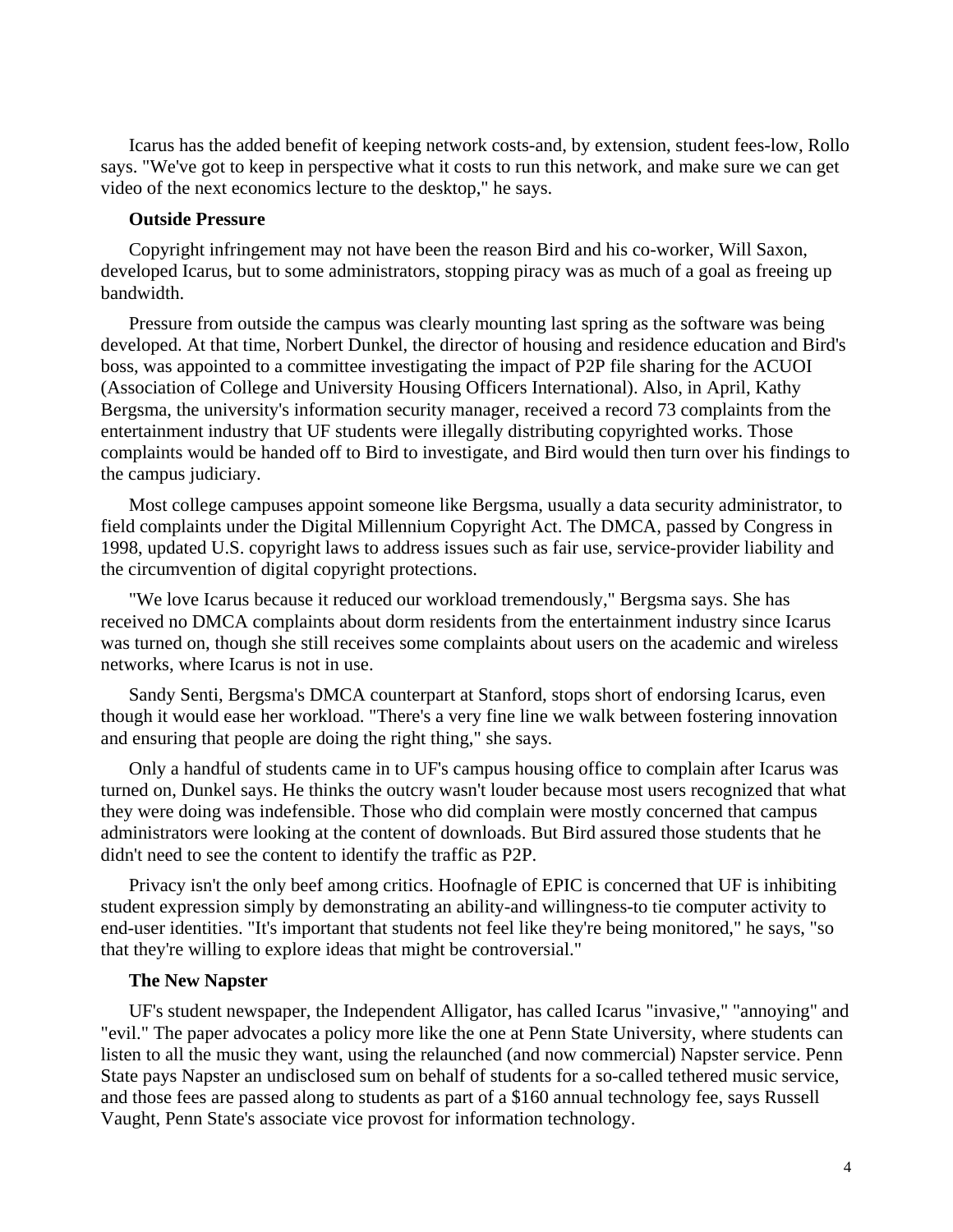Users of tethered music services download recordings and pay a kind of rental fee for the copyright. In order to keep the music when they are no longer Penn State students, users can choose to take over the monthly payments for the tethered service or convert to perpetual rights by paying either 99 cents per song or \$9.99 per album.

Penn State operates a local cache for Napster downloads, so only about 10 percent of them come from outside the campus, Vaught says. And because the service uses commercial-grade servers and compression, Napster downloads are far leaner than those using Kazaa. Tracks that can take as long as 20 minutes to download over Kazaa take less than a minute on the campus service, Vaught says. In the end, while Penn State isn't eliminating music downloads as UF is, the activity places only a light burden on the network, he says.

As for Icarus, more than 100 universities have quietly expressed interest in the software. The University of Arizona has agreed to beta test the software when UF releases the code in the spring, says Ted Frohling, UA's principal network systems analyst. Until that time, the university is relying on traffic shaping. IT gives P2P traffic a low priority rating between 7 a.m. and 5 p.m. but places no restrictions at other times.

Still, the UA campus attorney's office has decided that the university will not chase down students for suspected copyright violations, though it will act on complaints from the RIAA and MPAA. Campuses with this type of policy generally believe that if they routinely police their networks, they will subject themselves to legal action under the DMCA, which states that campuses must stop any infringement they know about.

## **P2P Off-Campus**

It's unclear how many commercial Internet service providers will want to follow UF's lead and restrict the use of their networks for P2P file exchanges. Several big and small ISPs contacted for this story say most of their services provide dedicated bandwidth that isn't affected by the loads other customers place on the network, so they have no reason to regulate use.

But that's not the case for cable operators, whose share of the broadband market is growing rapidly. Users of Internet-over-cable share their bandwidth with their neighbors, and the commodity pricing, usually under \$50 per month, is based on the assumption that users won't hog bandwidth. Data-transfer rates explode as more subscribers set Kazaa and other P2P file-sharing programs to download large media files all day in the background. As transfer rates increase, cable providers have a choice: Increase capacity to accommodate the growth, or set limits on the total transfer rates allowed per month or on the use of specific protocols such as those inherent to P2P file-sharing services.

"It's like electricity: If one person is melting down the power grid, shut that person down," says John Pescatore, a data security analyst at Gartner.

Cable operators can cite other reasons to closely monitor user activity. Some experts estimate that as much as 70 percent of the traffic on cable data networks is generated by spam and viruses. As much as they would love to rely on Microsoft and other software vendors to fix these problems, cable providers can't afford to wait.

At least one cable operator has begun to crack down. Comcast measures the amount of bandwidth each subscriber consumes; those who use "excessive" bandwidth are warned that they are violating the terms of service and abusing their user privileges. Comcast is also one of the